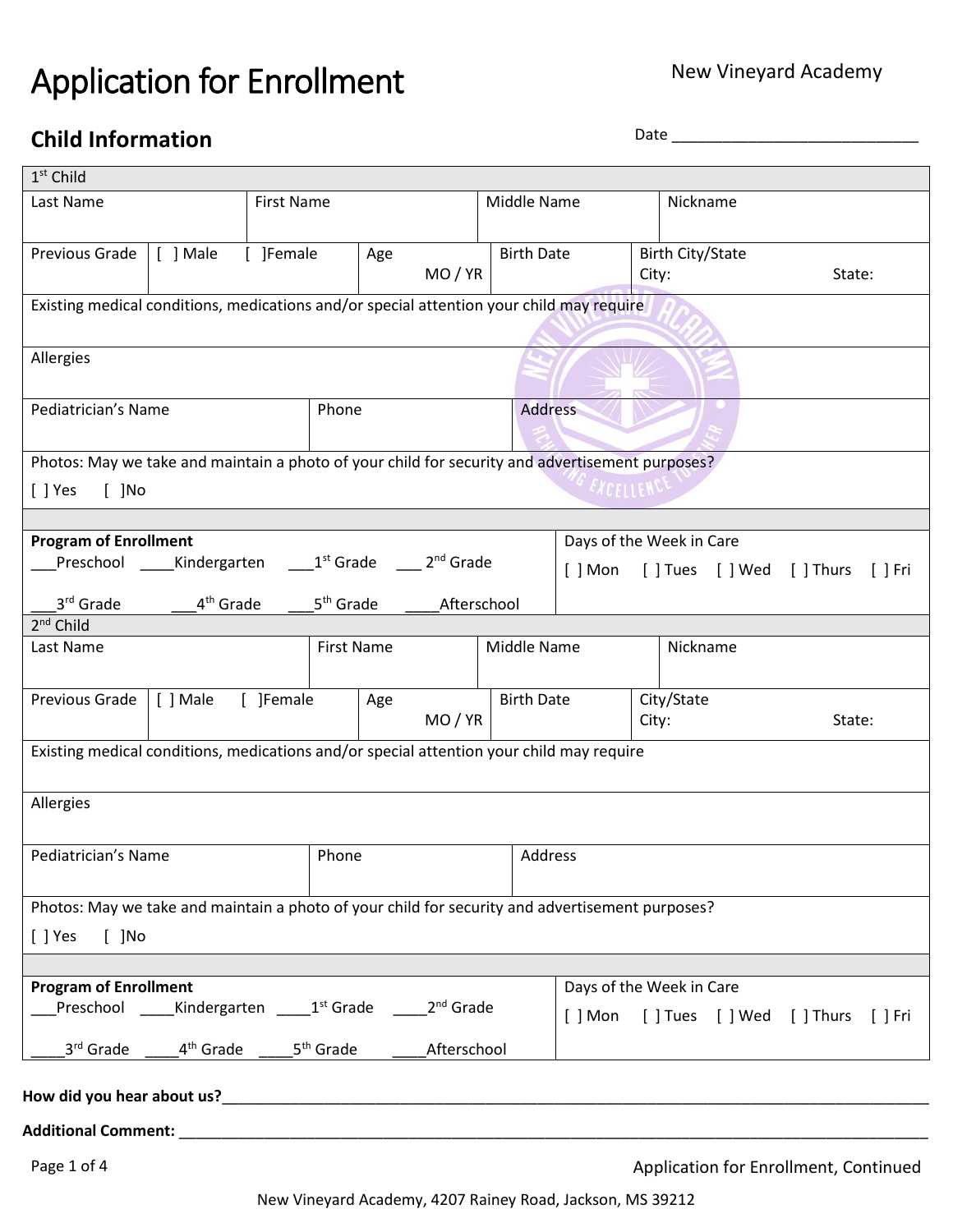### **Primary Guardian Information**

*Names(s) of person(s) with whom child is living*

| 1 <sup>st</sup> Primary Guardian          |          |                   |                     |                     |                                              |    |            |                       |                       |  |
|-------------------------------------------|----------|-------------------|---------------------|---------------------|----------------------------------------------|----|------------|-----------------------|-----------------------|--|
| Last Name                                 |          | <b>First Name</b> |                     |                     |                                              |    | MI         |                       | Relationship to Child |  |
| <b>Email Address</b>                      |          |                   | <b>Work Phone</b>   |                     |                                              |    | Cell Phone |                       |                       |  |
| Occupation<br>Employer                    |          |                   | <b>Work Address</b> |                     |                                              |    |            | <b>Work Hours</b>     |                       |  |
| 2 <sup>nd</sup> Primary Guardian          |          |                   |                     |                     |                                              |    |            |                       |                       |  |
| Last Name                                 |          | <b>First Name</b> |                     |                     |                                              | MI |            | Relationship to Child |                       |  |
| <b>Email Address</b>                      |          |                   | <b>Work Phone</b>   |                     |                                              |    |            | Cell Phone            |                       |  |
| Occupation                                | Employer |                   |                     | <b>Work Address</b> |                                              |    |            |                       | <b>Work Hours</b>     |  |
|                                           |          |                   |                     |                     |                                              |    |            |                       |                       |  |
| Which guardian should be called first?    |          | Home Phone        |                     |                     | Preferred language for written communication |    |            |                       |                       |  |
| Home Resident Street Address              |          |                   | Apt#                |                     | City                                         |    |            |                       | Zip Code              |  |
| Mailing Address (if different than above) |          |                   | Apt#                |                     | City                                         |    |            |                       | Zip Code              |  |

**Additional Comment:** \_\_\_\_\_\_\_\_\_\_\_\_\_\_\_\_\_\_\_\_\_\_\_\_\_\_\_\_\_\_\_\_\_\_\_\_\_\_\_\_\_\_\_\_\_\_\_\_\_\_\_\_\_\_\_\_\_\_\_\_\_\_\_\_\_\_\_\_\_\_\_\_\_\_\_\_\_\_\_\_\_\_\_\_\_\_\_\_

#### **Secondary Guardian Information**

*Non-primary custodial parent*

| 1 <sup>st</sup> Non-primary Guardian |  |                     |                   |    |                   |                       |  |  |
|--------------------------------------|--|---------------------|-------------------|----|-------------------|-----------------------|--|--|
| Last Name                            |  | First Name          |                   | MI |                   | Relationship to Child |  |  |
|                                      |  |                     |                   |    |                   |                       |  |  |
| <b>Email Address</b>                 |  |                     | <b>Work Phone</b> |    | Cell Phone        |                       |  |  |
|                                      |  |                     |                   |    |                   |                       |  |  |
| Employer<br>Occupation               |  | <b>Work Address</b> |                   |    | <b>Work Hours</b> |                       |  |  |
|                                      |  |                     |                   |    |                   |                       |  |  |

\_\_\_\_\_\_\_\_\_\_\_\_\_\_\_\_\_\_\_\_\_\_\_\_\_\_\_\_\_\_\_\_\_\_\_\_\_\_\_\_\_\_\_\_\_\_\_\_\_\_\_\_\_\_\_\_\_\_\_\_\_\_\_\_\_\_\_\_\_\_\_\_\_\_\_\_\_\_\_\_\_\_\_\_\_\_\_\_\_\_\_\_\_\_\_\_\_\_\_\_\_\_\_\_\_\_

Page 2 of 4 Application for Enrollment, Continued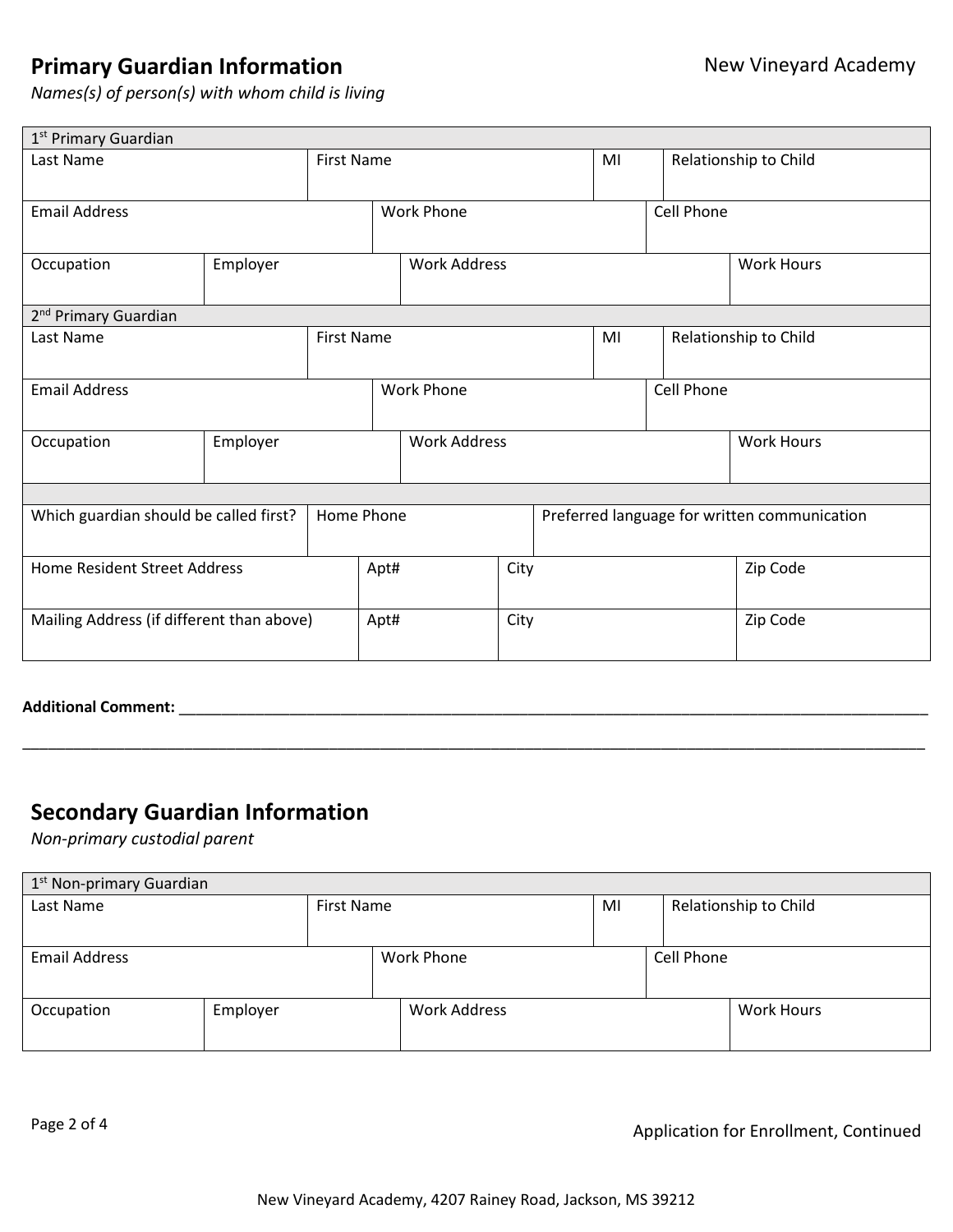| 2 <sup>nd</sup> Non-primary Guardian                 |          |  |                   |                     |      |  |                       |  |                                              |
|------------------------------------------------------|----------|--|-------------------|---------------------|------|--|-----------------------|--|----------------------------------------------|
| <b>First Name</b><br>Last Name                       |          |  |                   |                     | MI   |  | Relationship to Child |  |                                              |
| <b>Email Address</b>                                 |          |  | <b>Work Phone</b> |                     |      |  | Cell Phone            |  |                                              |
| Occupation                                           | Employer |  |                   | <b>Work Address</b> |      |  |                       |  | <b>Work Hours</b>                            |
|                                                      |          |  |                   |                     |      |  |                       |  |                                              |
| Which guardian should be called first?<br>Home Phone |          |  |                   |                     |      |  |                       |  | Preferred language for written communication |
| Home Resident Street Address                         |          |  | Apt#              |                     | City |  |                       |  | Zip Code                                     |
| Mailing Address (if different than above)            |          |  | Apt#              |                     | City |  |                       |  | Zip Code                                     |

\_\_\_\_\_\_\_\_\_\_\_\_\_\_\_\_\_\_\_\_\_\_\_\_\_\_\_\_\_\_\_\_\_\_\_\_\_\_\_\_\_\_\_\_\_\_\_\_\_\_\_\_\_\_\_\_\_\_\_\_\_\_\_\_\_\_\_\_\_\_\_\_\_\_\_\_\_\_\_\_\_\_\_\_\_\_\_\_\_\_\_\_\_\_\_\_\_\_\_\_\_\_\_\_\_\_

**Additional Comment:** \_\_\_\_\_\_\_\_\_\_\_\_\_\_\_\_\_\_\_\_\_\_\_\_\_\_\_\_\_\_\_\_\_\_\_\_\_\_\_\_\_\_\_\_\_\_\_\_\_\_\_\_\_\_\_\_\_\_\_\_\_\_\_\_\_\_\_\_\_\_\_\_\_\_\_\_\_\_\_\_\_\_\_\_\_\_\_\_

# **Emergency Contacts and Authorized Pickups**

| 1 <sup>st</sup> Contact/Pickup  |            |                   |                                          |                                             |  |  |  |  |
|---------------------------------|------------|-------------------|------------------------------------------|---------------------------------------------|--|--|--|--|
| Last Name                       |            | <b>First Name</b> |                                          | Relationship to Child                       |  |  |  |  |
| Home Phone                      | Cell Phone |                   |                                          | ] Able to pick up all children in family    |  |  |  |  |
|                                 |            |                   |                                          | Not able to pick up the following children: |  |  |  |  |
| 2 <sup>nd</sup> Contact/Pickup  |            |                   |                                          |                                             |  |  |  |  |
| Last Name                       |            | <b>First Name</b> |                                          | Relationship to Child                       |  |  |  |  |
| Cell Phone<br>Home Phone        |            |                   | ] Able to pick up all children in family |                                             |  |  |  |  |
|                                 |            |                   |                                          | Not able to pick up the following children: |  |  |  |  |
| 3rd Contact/Pickup              |            |                   |                                          |                                             |  |  |  |  |
| Last Name                       |            | <b>First Name</b> |                                          | Relationship to Child                       |  |  |  |  |
| <b>Cell Phone</b><br>Home Phone |            |                   |                                          | Able to pick up all children in family      |  |  |  |  |
|                                 |            |                   |                                          | Not able to pick up the following children: |  |  |  |  |